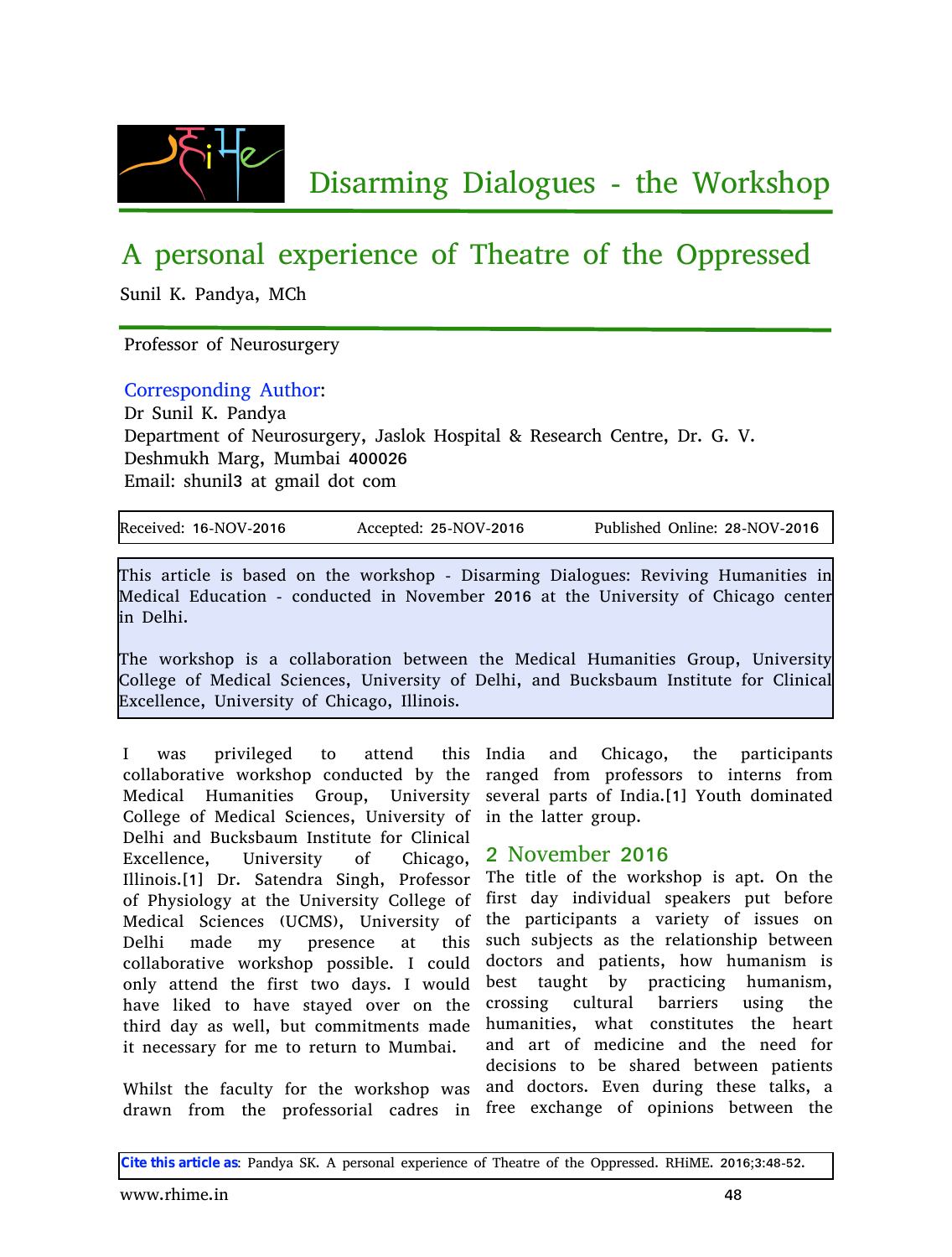speaker and the rest of the gathering was encouraged at all times by Dr. Vinay Kumar, who played the role of compere. There was no trace of formality or the use of the starched collar. As a consequence, younger members felt comfortable and were encouraged to ask questions and voice opinions. The dialogues were already disarming.

Let me give you a simple example of how relatively complex problems were dealt with during these discussions. There is no debate on the need for doctors to spend adequate time with each patient, take a detailed history, perform a meticulous examination, discuss the probable diagnosis, tests if needed and advise treatment, explaining pros and cons; however – and there is general agreement on this fact also - clinicians, especially in busy clinics and hospitals dealing with the very poor, are hard pressed for time. The consensus arrived at after discussion between speakers and participants was that the ends may still be met under the circumstances were we to develop teams to attend to the patients. Students, resident doctors, nurses, social workers, pharmacists (to discuss details on drug therapy) and other staff could assist the clinician. Such teams would function in coordination so that several patients would be attended to at any given time, all necessary data collected, and all queries and needs of the patients dealt with to their satisfaction.

Obtaining funds to help poor patients is another topic on which discussions led to a possible practical solution. The clinic or hospital could, of course, approach large trusts but these are already besieged by multitudes of applicants. Instead, 'microphilanthropy' could be used to seek small but regular donations from well-wishers or individuals and families who have benefited from treatment at the clinic.

The clinic could also have a small sales outlet where photographs of the institution, art created by its staff, students and patients and souvenirs could be sold.

The difficulties in making the humanities part of the medical curriculum are many. Discussion between the various speakers and the participants threw up the following suggestions. If it can be shown that the inclusion of the humanities adds value to medical education, acceptance of the proposal to alter the curriculum may be easier. This demonstration would, however, require scientifically valid research studies showing benefit to students and patients, better participation by patients and families in medical care and so on. Participants were urged to ponder answers to the question, 'If you wanted someone to buy humanities, how would you motivate them to do so?' Had you been present at the workshop you would have thrilled to the enthusiasm and confidence with which the youngest participants questioned and commented.

As everyone filed out at the end of the day, smiles and animated discussions were in ample evidence.

### 3 November 2016

The meeting place had moved from the lecture theatre to an open area as lectures gave way to games and theatre.

The goal had been spelt out in the program information sent to all participants: "Using forum theatre of Augusto Boal's Theatre of the Oppressed, a liberatory praxis of education, the workshop participants will present unfinished stories of ethical and existential dilemmas in short plays of 5 to 10 minutes each. The spectators will be encouraged to stop a play at any time,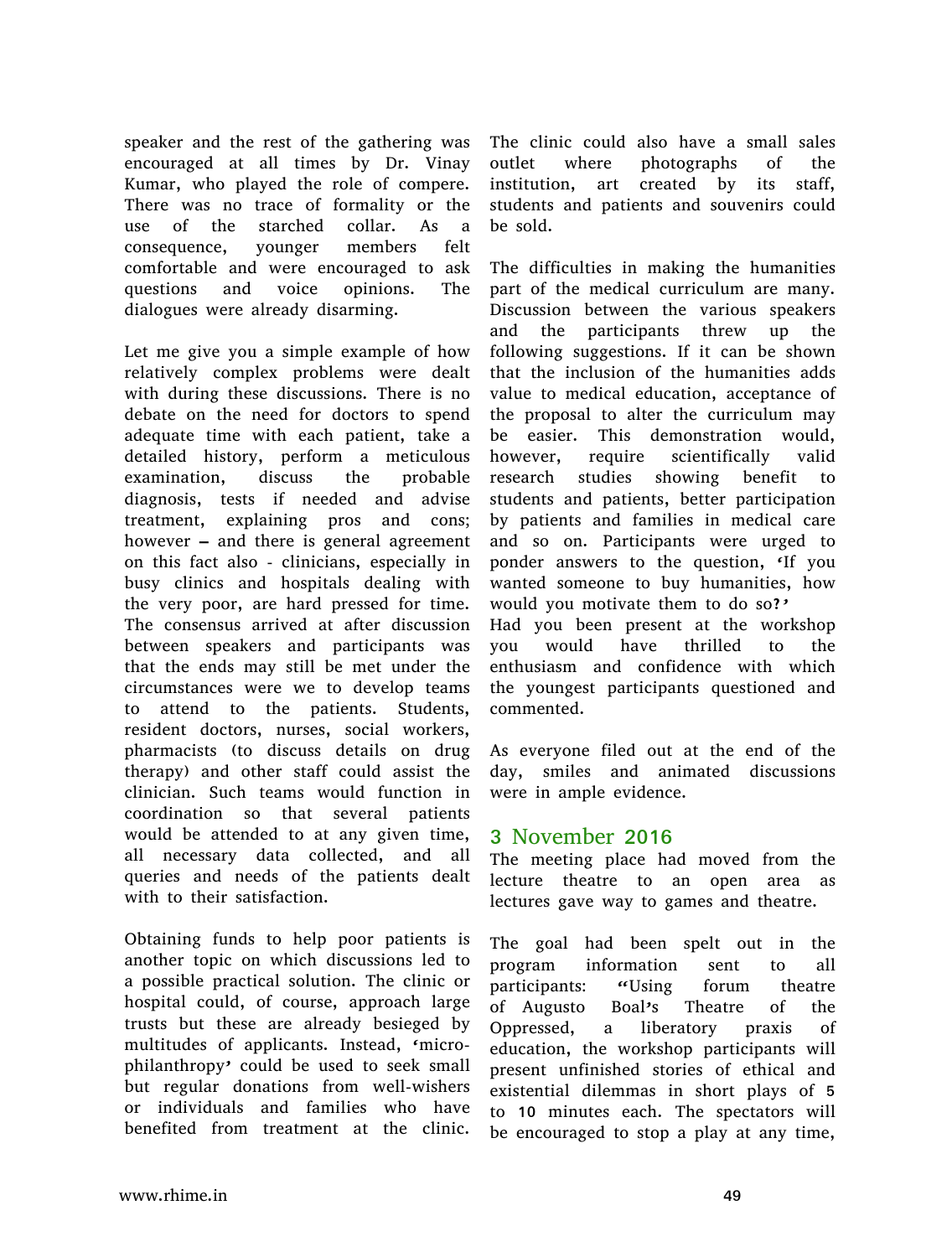replace the protagonist who is struggling, and demonstrate what they would do to change the outcome. The essence of Medical Humanities is reflective practice. Reflection, and the action that is brought out help the transformation from spectator to spectActor. Forum theatre is widely regarded as a powerful form of experiential learning to hone empathy, ethical thinking, and professional behaviour."

A few words on this theatrical form are in order. Augusto Boal (16 March 1931 – 2 May 2009) was a Brazilian theatre director, writer and politician.[2] Boal often emphasised that he did not create laws arbitrarily while he was city councilor. Instead, he asked people what they wanted.

He propagated a form of theatre that originated in radical movements to improve popular education in Latin America. He incorporated techniques used by Bertolt Brecht, Konstantin Stanislavski and the Black Experimental Theatre in America to highlight citizenship, culture and various forms of oppression using theatrical language. The aim was to improve the lot of the poor and dispossessed. As he worked to provide better conditions for prisoners, Boal showed that while people in prison were not free in space, they were in time. He used the Theatre of the Oppressed in prisons to create different types of freedom so that people were able to imagine and think about the past, the present, and invent the future instead of having to wait for it.

His basic principle was that theatre, like language, can be used to highlight and understand the social realities and to improve them for the benefit of the oppressed.

In 1992 he wrote Games For Actors and

Non-Actors – a practical guide to the use of his techniques in an atmosphere free from anxiety and apprehension. The spirit evoked whilst playing these games was used to inspire participants to work for self-improvement and empowerment of others.[4]

You could start your pursuit of the Theatre of the Oppressed in earnest by studying papers by Dr. Radha Ramaswamy and Dr. Satendra Singh et al.[5-7] The latter illustrates the application of Boal's theatre and games to the field of medicine. It also provides an account of how, with the help of Dr. Ramaswamy, the University College of Medical Sciences, University of Delhi, has effectively used Boal's techniques since 2009. As your enthusiasm grows, you might wish to proceed to the book and essay that kick-started the movement.[3,4] If you explore Google, you will find many more publications that will help you set up the theatre in your own institution and environment.

Drs. Navjeevan Singh, Upreet Dhaliwal and Satendra Singh conducted the theatre at our meeting, Dr. Navjeevan Singh playing the role of joker. The joker guides the participants, issues instructions and sets the stage for each topic. He does NOT impose his own opinion, make any decision, or influence participants into moving in one or another direction. 'The joker is the midwife, assisting in the birth of all ideas, of all actions.'[4]

Although it is stated that '…in Theatre of the Oppressed there is no room for the passive spectator',[4] I chose to form the audience at our meeting. This was for two reasons. Psoriatic arthropathy makes it painful and difficult for me to sit on the floor and get up from it. Arthropathy and age also make my movements somewhat slow with a touch of unsteadiness. I felt it wiser to learn from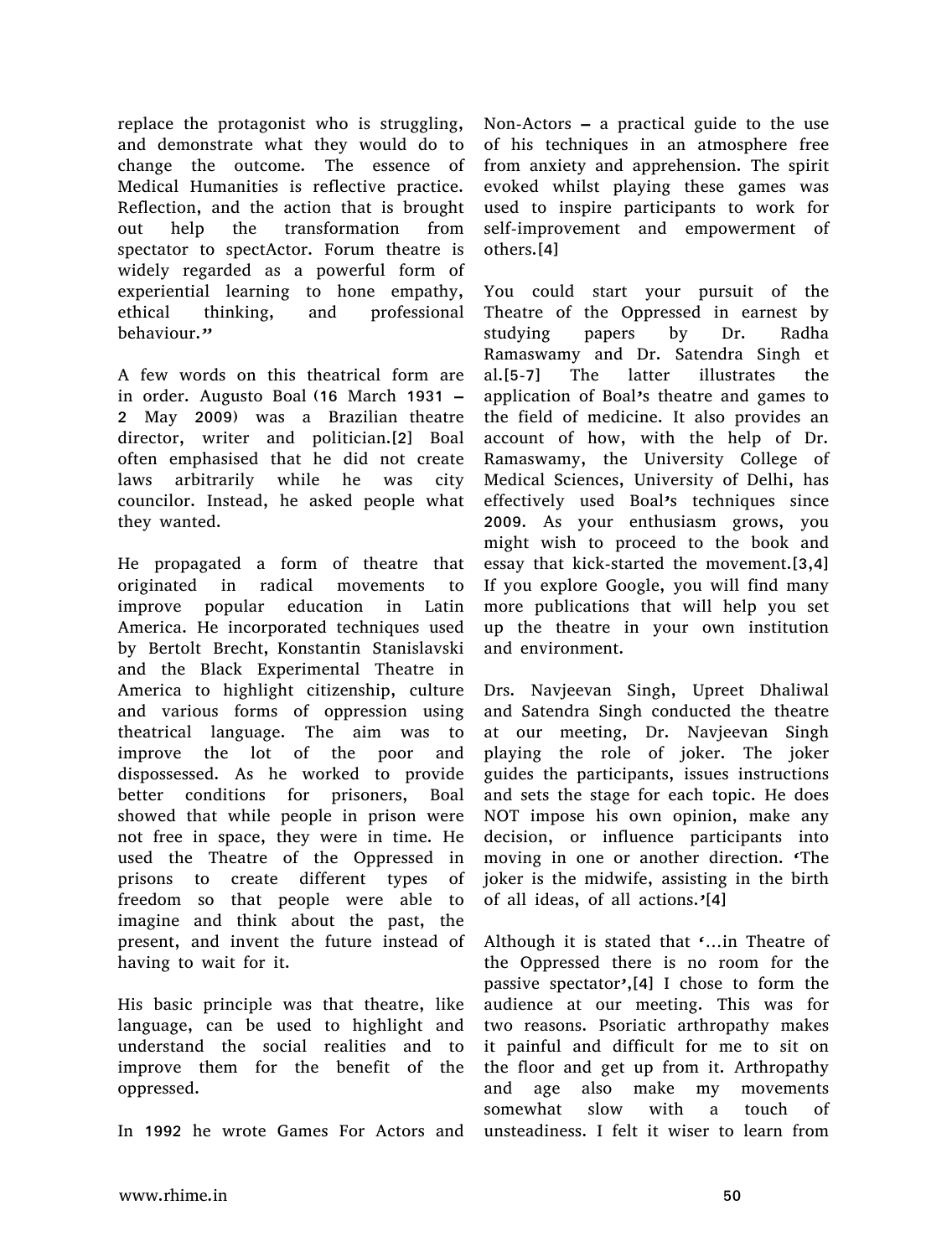observation than impede the flow of the theatre through clumsiness or a fall.

As is common in performances of the Theatre, there was a combination of exercises and games. These are initially aimed at breaking down the sense of apprehension and formality that newcomers inevitably experience. An element of fun is incorporated and was seen throughout the day, chuckles and even bursts of laughter punctuating the performances.

One such game involved the use of the sense of touch (and, perhaps smell as well!). Pairs were formed. This step, in itself, provoked hilarity as a venerable male professor was paired with a young lady or the north-Indian participant with the hat with a teacher from Vadodara, or the lady from Australia with one from Chicago. The leading member of each pair was asked to form the blind partner. The other member guided her from behind with the gentle pressure of a finger and helped her negotiate the maze of moving bodies as each pair continued to walk about filling all available space.

In another blind game - the glass cobra participants stood in a tight circle each facing clockwise. With the eyes shut, each person was encouraged to use the sense of touch to identify the person immediately in front of her. The back, clothes, neck, and head could be used for such identification. As you can guess, the person wearing a hat made identification very easy. Once all the participants expressed confidence in their ability to recognize their partners, the participants were jumbled up by making them walk to and fro aimlessly, eyes closed, crisscrossing their paths. After the group was truly mixed up, they were asked to walk around - eyes still shut - and to try to find their respective partner solely by touch. Once the partner was found, the

participant was to place her hands on the shoulders of the person 'found' and follow her around till that person found her partner, and so on. As people began to reunite, a lengthening chain formed that kept moving around the space until the last blind person found her partner. The joker, Dr. Dhaliwal, and Dr. Satendra ensured that no one bumped into walls or chairs. You can imagine the delighted yelps as the partner was identified and the two were incorporated into the chain. It is of interest that the blind partner of the person wearing the hat had a tough time locating that person as they were at the opposite ends of the space and there was much bumping into other persons or into the mobile chain before he could be identified.

Over the course of the day, topics of concern were introduced and participants were encouraged to voice their feelings, emotions and means for improving the situation. In our workshop, these topics were chosen from a list of concerns voiced by the participants themselves. Scenes such as the manner in which a patient is treated in a general hospital's outpatient clinic, the hierarchy that governs the system in a medical college hospital, the plight of the mother with a very sick child, the travails of the poor were enacted. Comments on performances by participants led to animated discussions amongst them on such topics as what was wrong with the systems that exist in India and why seniors behaved the way they do with patients and junior staff members. These, in turn, led to discussions on corrective measures. In many instances, the joker left the scene unfinished and then asked the participants to provide their own endings.

In some games participants not actively playing any role in that scene were encouraged to stop the performance at any stage and then take over the role